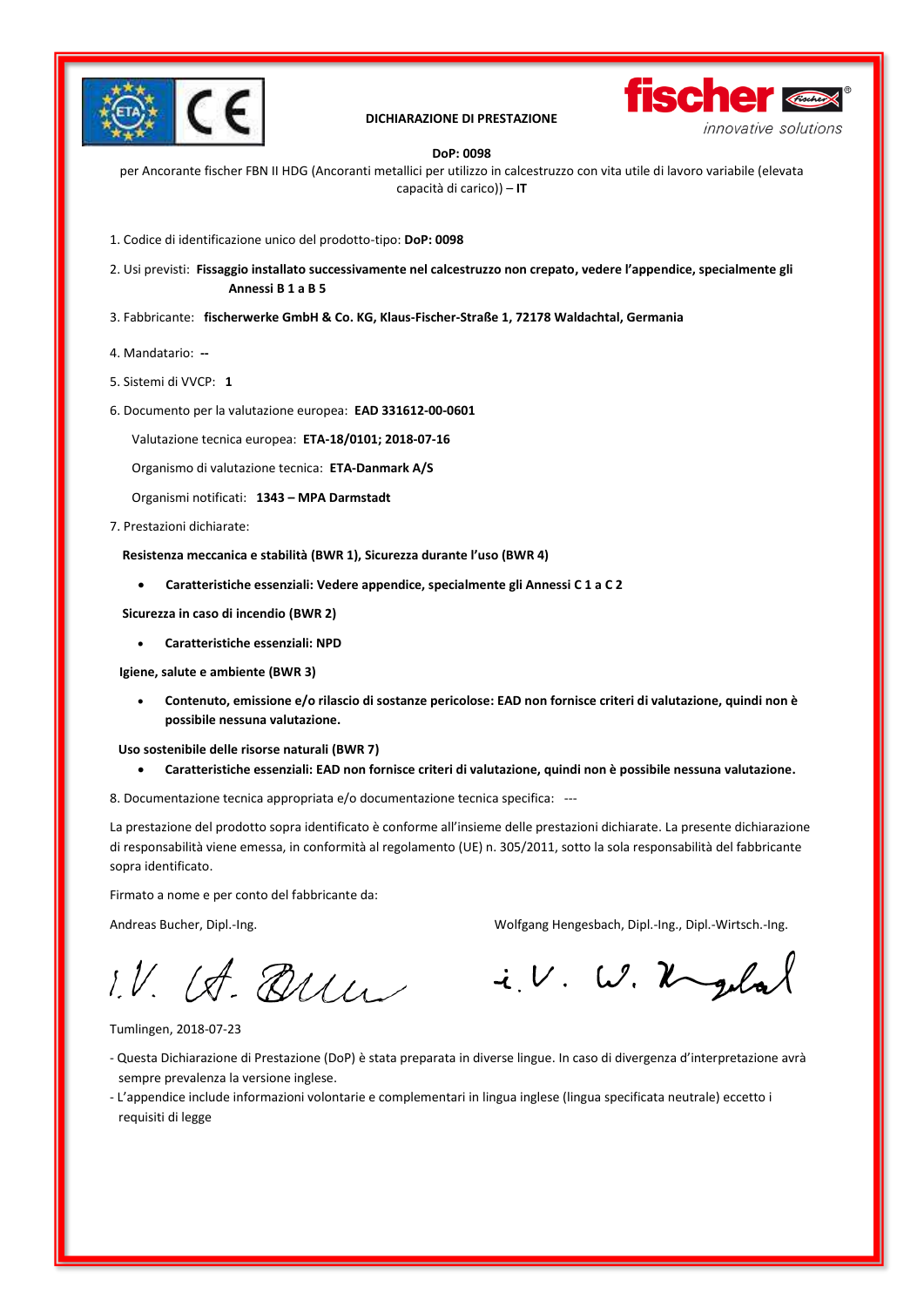### **II SPECIFIC PART OF THE EUROPEAN TECHNICAL ASSESSMENT**

### **1 Technical description of product and intended use**

#### **Technical description of the product**

The fischer Bolt anchor FBN II HDG is an anchor made of zinc plated, hot-dip galvanised steel which is placed into a drilled hole and anchored by torque controlled expansion. The thickness of the corrosion protection layer is minimum 40 μm with a batch average of minimum 50 μm

Product and product description is given in Annex A.

The characteristic material values, dimensions and tolerances of the anchors not indicated in Annexes shall correspond to the respective values laid down in the technical documentation of this European Technical Assessment.

The anchors are intended to be used with embedment depth given in Annex B, Table B1. The intended use specifications of the product are detailed in the Annex B1.

### **2 Specification of the intended use in accordance with the applicable EAD**

The performances given in Section 3 are only valid if the anchor is used in compliance with the specifications and conditions given in Annex B.

The provisions made in this European Technical Assessment are based on an assumed intended working life of the anchor as given in annex B depending on the corrosion protection.

The indications given on the working life cannot be interpreted as a guarantee given by the producer or Assessment Body, but are to be regarded only as a means for choosing the right products in relation to the expected economically reasonable working life of the works.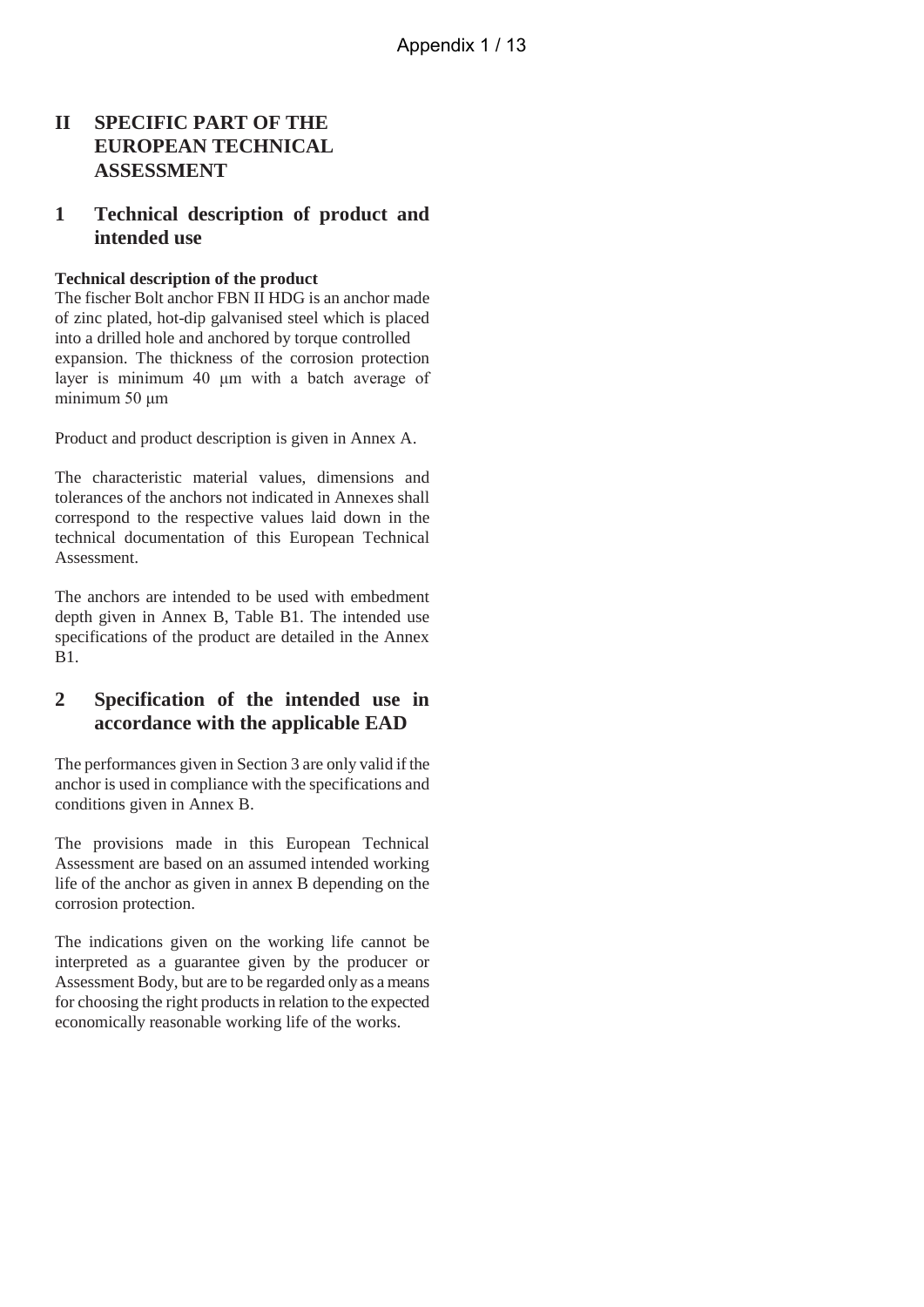### **3 Performance of the product and references to the methods used for its assessment**

#### **3.1 Characteristics of product**

**Mechanical resistance and stability (BWR 1):** The essential characteristics are detailed in the Annex from C1 to C2.

**Safety in case of fire (BWR 2):**

No Performance assessed.

#### **Hygiene, health and the environment (BWR3):**

Regarding the dangerous substances contained in this European Technical Assessment, there may be other requirements applicable to the products falling within its scope (e.g. transposed European legislation and national laws, regulations and administrative provisions). In order to meet the provisions of the Construction Products Regulation, these requirements need also to be complied with, when and where they apply.

#### **Safety in use (BWR4):**

For basic requirement Safety in use the same criteria are valid for Basic Requirement Mechanical resistance and stability (BWR1).

#### **Sustainable use of natural resources (BWR7)**

No performance determined

Other Basic Requirements are not relevant.

#### **3.2 Methods of assessment**

The assessment of fitness of the anchor for the intended use in relation to the requirements for mechanical resistance and stability and safety in use in the sense of the Basic Works Requirements 1 and 4 has been made in accordance with EAD 330232-00-0601; Mechanical fasteners for use in concrete and EAD 331612-00-0601 Torque controlled mechanical wedge anchor with variable working life.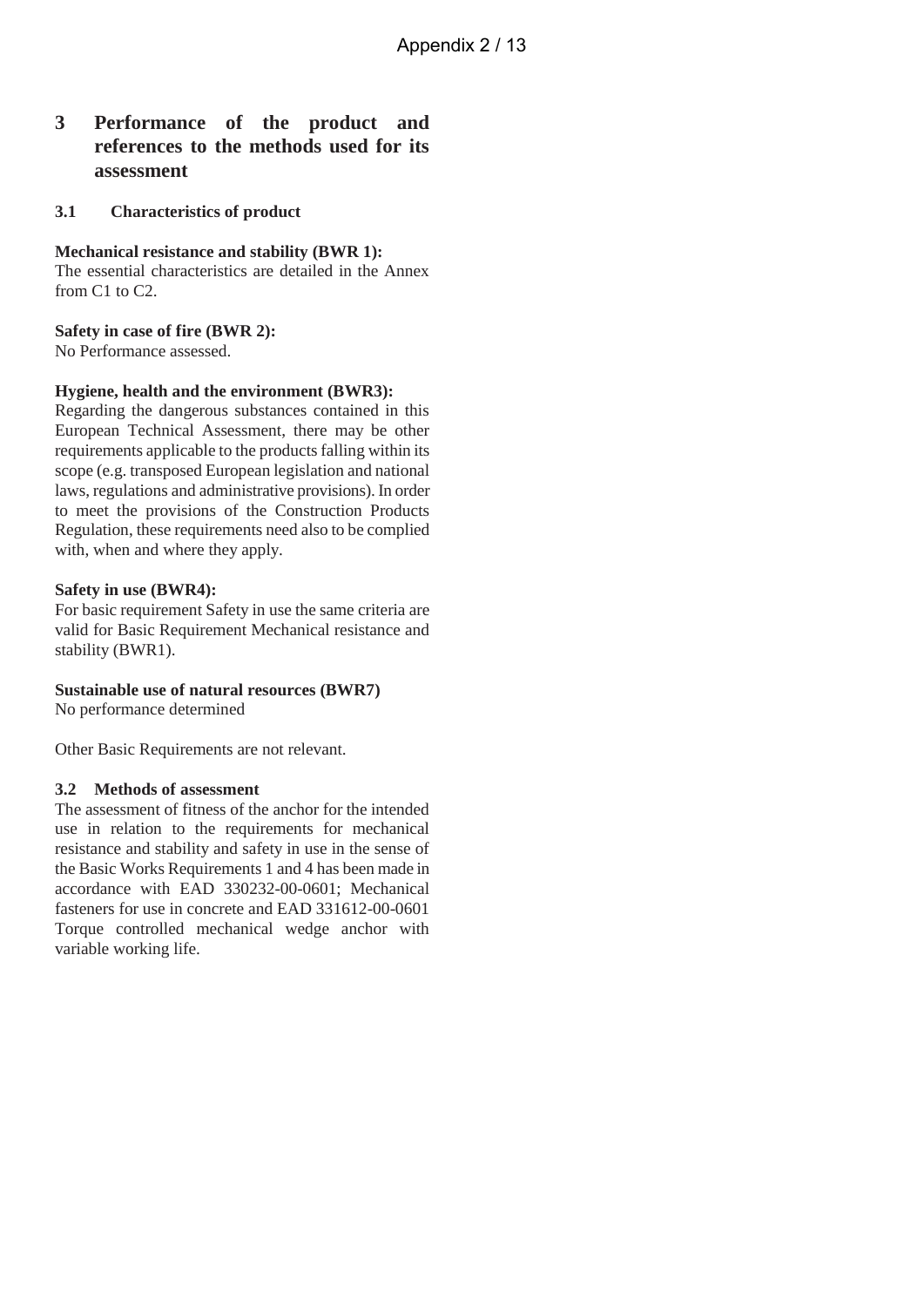## **4 Assessment and verification of constancy of performance (AVCP)**

### **4.1 AVCP system**

According to the decision 1996/582/EC of the European Commission, the system(s) of assessment and verification of constancy of performance (see Annex V to Regulation (EU) No 305/2011) is 1.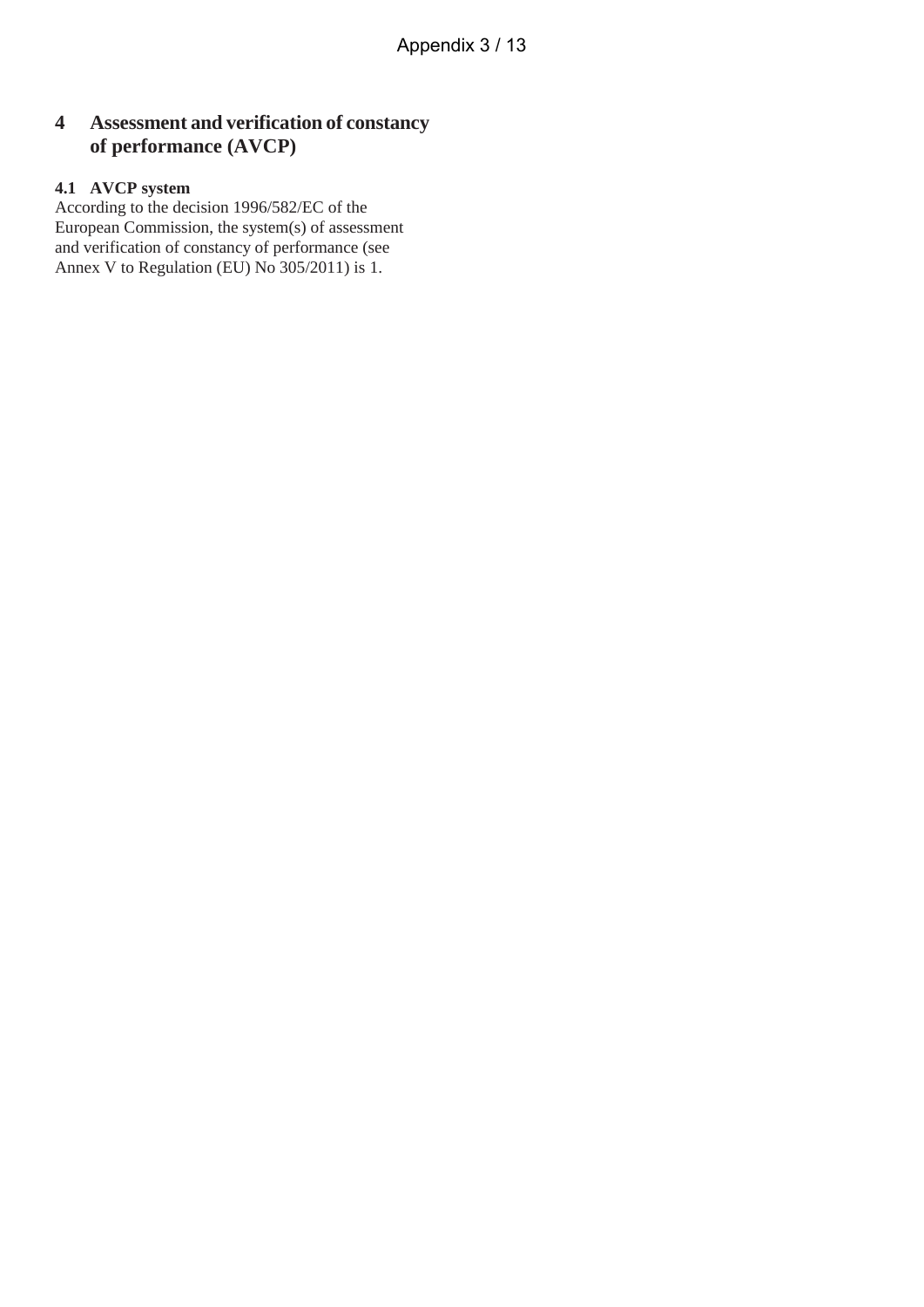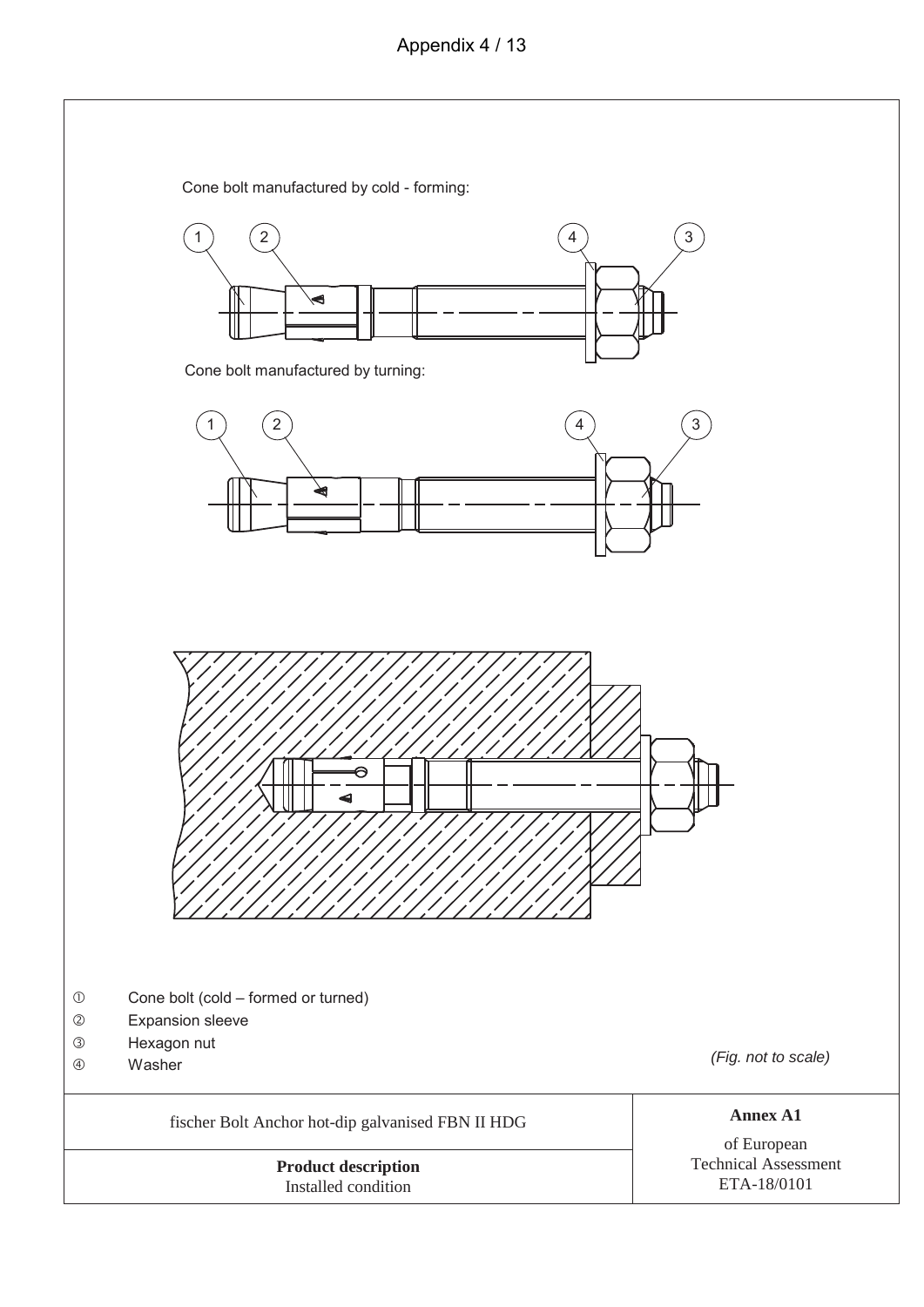## Appendix 5 / 13

| Marking area 3 - expansion sleeve<br>Marking area 1 - cone bolt,<br>front side<br>◀                                                                                                                                          |  |  |  |  |  |  |  |
|------------------------------------------------------------------------------------------------------------------------------------------------------------------------------------------------------------------------------|--|--|--|--|--|--|--|
| Marking area 2 - cone bolt                                                                                                                                                                                                   |  |  |  |  |  |  |  |
| $\times$ FBN II 12/10 HDG<br>Product label, example:<br>Thread Size / max. thickness of fixture (tfix) for hef, sta<br>Brand   type of fastener<br>placed at marking area 2<br>placed at marking area 2 or marking<br>area 3 |  |  |  |  |  |  |  |
| Table A2.1:<br>Letter-code on marking area 1 and maximum thickness of fixture tfix:                                                                                                                                          |  |  |  |  |  |  |  |
| $\mathsf C$<br>$\mathsf F$<br>G<br>$\mathsf Z$<br>Marking<br>A<br>B<br>E.<br>$\mathsf{H}$<br>Κ<br>M<br>$\circ$<br>P<br>S<br>V<br>W<br>$\sf X$<br>D<br>N<br>R<br>T<br>U<br>Υ                                                  |  |  |  |  |  |  |  |
| 80   90  100 120 140 160 180 200  250  300  350  <br>5<br>15 20 <br>25<br>30<br>35<br>40<br>45<br>50<br>60 70<br>400<br>M8-M20<br>10<br>Max.tfix for hef, sta                                                                |  |  |  |  |  |  |  |
| 55<br>15<br>25 30 <br>35<br>40<br>45<br>50<br>60<br>70 80<br>90  100   110   130   150   170   190   210   260   310   360<br>20<br>410<br>M8, M10                                                                           |  |  |  |  |  |  |  |
| 20<br>30   35   40<br>45<br>50<br>55<br>60<br>65<br>75 85<br>95  105  115  135  155  175  195   215   265   315   365<br>M12, M16<br>25<br>$Max.t_{fix}$ for $hat_{ref. red}$<br>415                                         |  |  |  |  |  |  |  |
| 55<br>75<br>85   95   105   115   125   145   165   185   205   225   275   325   375  <br>35<br>40<br>60<br>65<br>30 <sup>°</sup><br>45<br>50<br>70<br>425<br>M20                                                           |  |  |  |  |  |  |  |
| FBN II K HDG for use with reduced embedment depth only (hef, red):<br>Marking area 3 - expansion sleeve<br>Marking area 1 - cone bolt,<br>front side<br>◀<br>Marking area 2 - cone bolt                                      |  |  |  |  |  |  |  |
| $\times$ FBN II 12/10 K HDG                                                                                                                                                                                                  |  |  |  |  |  |  |  |
| Product label, example:<br>Thread Size / max. thickness of fixture (tfix)<br>Brand   type of fastener<br>identification K for hef,red<br>placed at marking area 2 or marking<br>placed at marking area 2<br>area 3           |  |  |  |  |  |  |  |
| Table A2.2:<br>Letter-code on marking area 1 and maximum thickness of fixture tfix:                                                                                                                                          |  |  |  |  |  |  |  |
| Marking<br>$-C-$<br>$-D-$<br>$-E1$<br>-F-<br>$-G-$<br>-A-<br>-B-<br>$-H-$<br>-K-<br>$-M -N   -$<br>-R-<br>-S-<br>$-T -$<br>-U-<br>$-V-$<br>-W-<br>-Х-<br>$-Y-$<br>-Z-<br>-1-<br>-P-<br>-L-1                                  |  |  |  |  |  |  |  |
| 80   90  100 120 140 160 180 200  250   300  <br>Max. $t_{fix}$ for $h_{ef, red}$<br>25<br>30<br>35<br>45<br>50<br>60 70<br>350<br>M8-M20<br>5<br>10 15 20<br>40<br>400                                                      |  |  |  |  |  |  |  |
|                                                                                                                                                                                                                              |  |  |  |  |  |  |  |
| (Fig. not to scale)                                                                                                                                                                                                          |  |  |  |  |  |  |  |
| <b>Annex A2</b><br>fischer Bolt Anchor hot-dip galvanised FBN II HDG                                                                                                                                                         |  |  |  |  |  |  |  |
| of European<br><b>Technical Assessment</b><br><b>Product description</b><br>ETA-18/0101<br>Anchor types                                                                                                                      |  |  |  |  |  |  |  |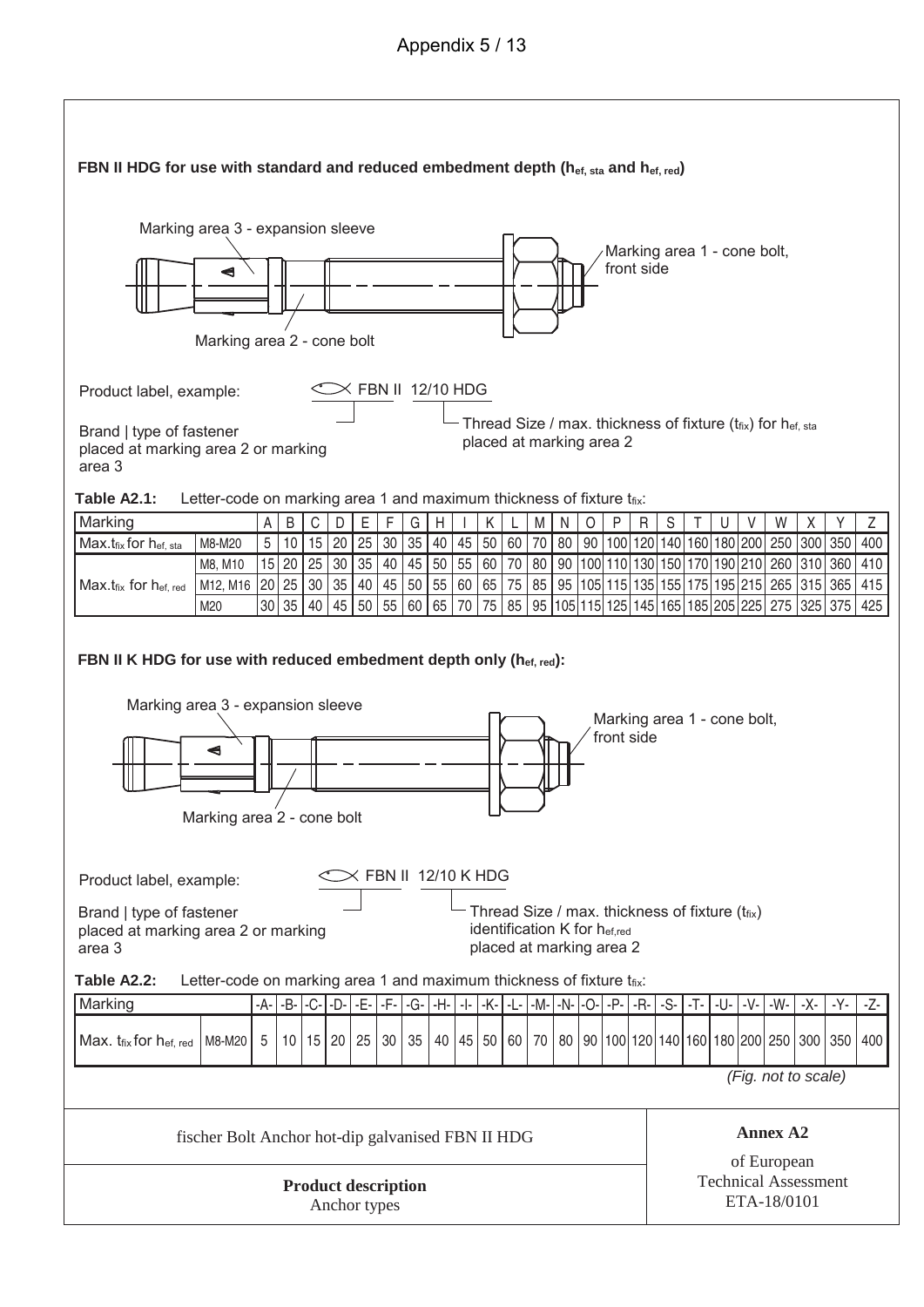### Appendix 6 / 13



#### **Table A3.1:** Anchor dimensions [mm]

| Part | Designation             |                              | M <sub>8</sub> | <b>M10</b> | M <sub>12</sub> | M16  | <b>M20</b> |
|------|-------------------------|------------------------------|----------------|------------|-----------------|------|------------|
|      |                         | $\varnothing$ d <sub>0</sub> | 7,9            | 9,9        | 11,9            | 15,9 | 19,6       |
| 1    | Cone bolt               | $\varnothing$ d <sub>k</sub> | 7.1            | 8,9        | 10,8            | 14,5 | 18,2       |
|      |                         | $L_{min}$                    | 56             | 71         | 86              | 120  | 139        |
|      |                         | $L$ max                      | 261            | 316        | 396             | 520  | 654        |
| 2    | <b>Expansion sleeve</b> | m                            | 11.5           | 13,5       | 16,5            | 21,5 | 33,5       |
| 3    | Hexagon nut             | <b>Wrench Size</b>           | 13             | 17         | 19              | 24   | 30         |
| 4    | Washer                  | τs                           | 1,4            | 1,8        | 2,3             | 2,7  | 2,7        |
|      |                         | $\varnothing$ d <sub>s</sub> | 15             | 19         | 23              | 29   | 36         |

### **Table A3.2:** Materials

| Part | Designation             | Material                                            |
|------|-------------------------|-----------------------------------------------------|
|      | Cone bolt               | Cold form steel or free cutting steel <sup>1)</sup> |
|      | <b>Expansion sleeve</b> | Stainless steel acc. to EN 10088                    |
|      | Hexagon nut             | Steel, property class $81$                          |
|      | Washer                  | Cold strip <sup><math>1)</math></sup>               |

<sup>1)</sup> Hot-dip galvanised  $\geq$  50 µm, according to EN ISO 10684: 2011

<sup>2)</sup> Alternative mechanical plated  $\geq$  53 µm, according to EN ISO 12683: 2005

(Fig. not to scale)

fischer Bolt Anchor hot-dip galvanised FBN II HDG **Annex A3**

**Product description** Anchor dimensions Materials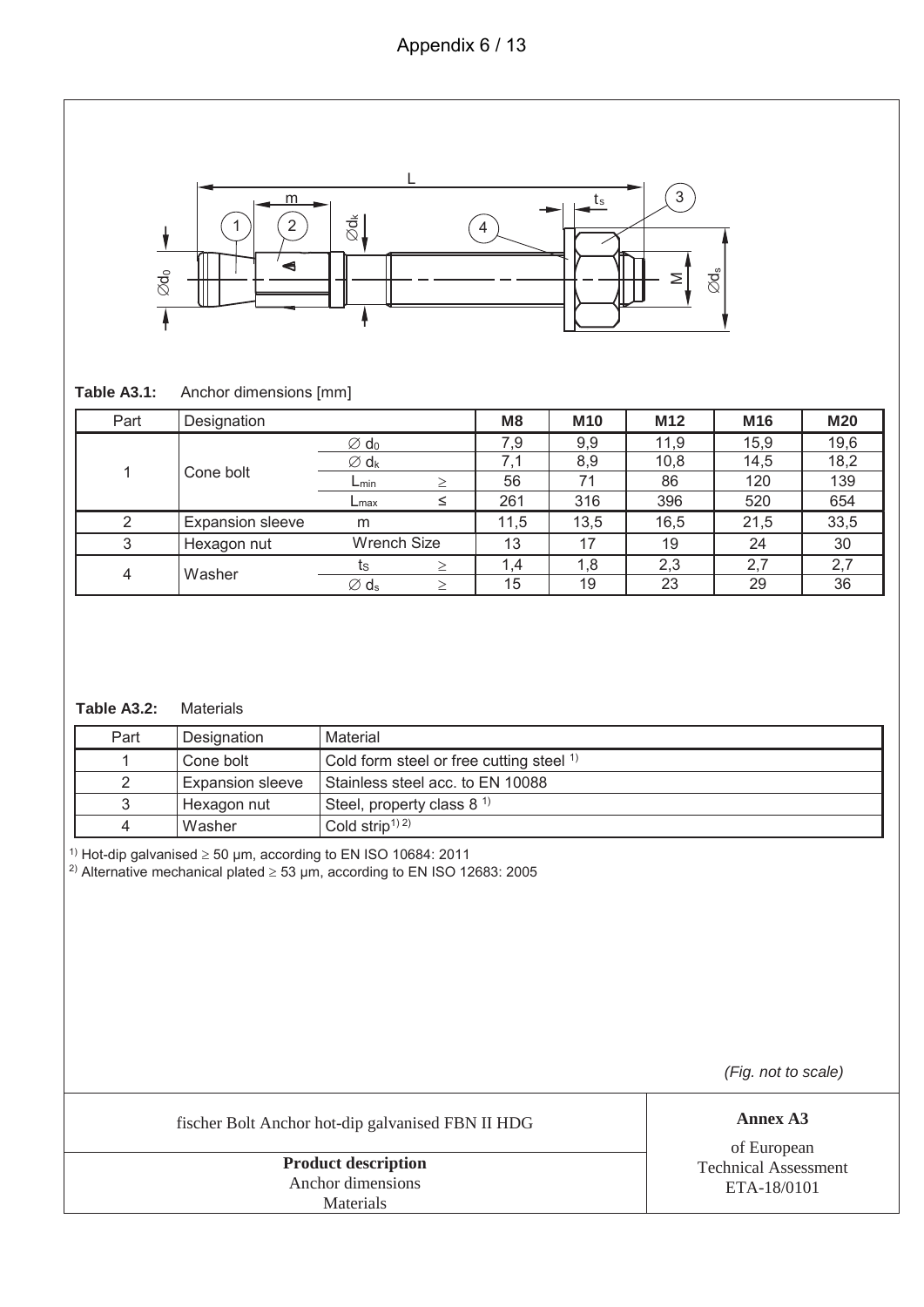### Appendix 7 / 13

#### **Specifications of intended use**

| fischer Bolt Anchor hot-dip galvanised FBN II HDG | M8 | M <sub>10</sub> | M <sub>12</sub> | M <sub>16</sub> | M20 |
|---------------------------------------------------|----|-----------------|-----------------|-----------------|-----|
| Static and quasi-static loads                     |    |                 |                 |                 |     |
| Standard embedment depth                          |    |                 |                 |                 |     |
| Reduced embedment depth                           |    |                 |                 |                 |     |
| Uncracked concrete                                |    |                 |                 |                 |     |

#### **Base materials:**

- ' Normal weight concrete (uncracked) according to EN 206-1: 2000
- Strength classes C20/25 to C50/60 according to EN 206-1: 2000

#### **Use conditions (Environmental conditions):**

Structures subject to dry internal conditions and to external atmospheric Classification of atmospheric corrosivity, determination and estimation C1 – CX according to EAD 331612-00-0601

#### **Design:**

- ' Anchorages are to be designed under the responsibility of an engineer experienced in anchorages and concrete work
- ' Verifiable calculation notes and drawings are to be prepared taking account of the loads to be anchored. The position of the anchor is indicated on the design drawings (e.g. position of the anchor relative to reinforcement or to supports, etc.)
- Design of fastenings according to FprEN 1992-4: 2016 and EOTA Technical Report TR 055

#### **Installation:**

- ' Anchor installation carried out by appropriately qualified personnel and under the supervision of the person responsible for technical matters of the site
- Hammer or hollow drilling according to Annex B5

#### **Durability:**

- ' Variable working life according to EAD 331612-00-0601
- **Table B1.1:** Durability of hot dip galvanised **coatings** according to EN ISO 10684: 2011-09 for coatings with mean thickness of minimum 50 μm

| Corrosivity    | Corrosivity | Durability                                                                      |
|----------------|-------------|---------------------------------------------------------------------------------|
| category       |             | Thickness according to EN ISO 10684: 2011 chapter $8.3 \ge 50 \mu m$ in average |
|                |             | Durability [years]                                                              |
| C <sub>1</sub> | Very low    | $50^{1}$                                                                        |
| C <sub>2</sub> | Low         | $50^{1}$                                                                        |
| C <sub>3</sub> | Medium      | 25                                                                              |
| C <sub>4</sub> | High        | 12,5                                                                            |
| C <sub>5</sub> | Very high   | 5                                                                               |
| <b>CX</b>      | Extreme     | 2                                                                               |

1) Durability of coating thickness. Working life of fastener according to EAD 330232-00-0601 section 1.2.2 (limited to 50 years

fischer Bolt Anchor hot-dip galvanised FBN II HDG **Annex B1**

**Intended use** Specification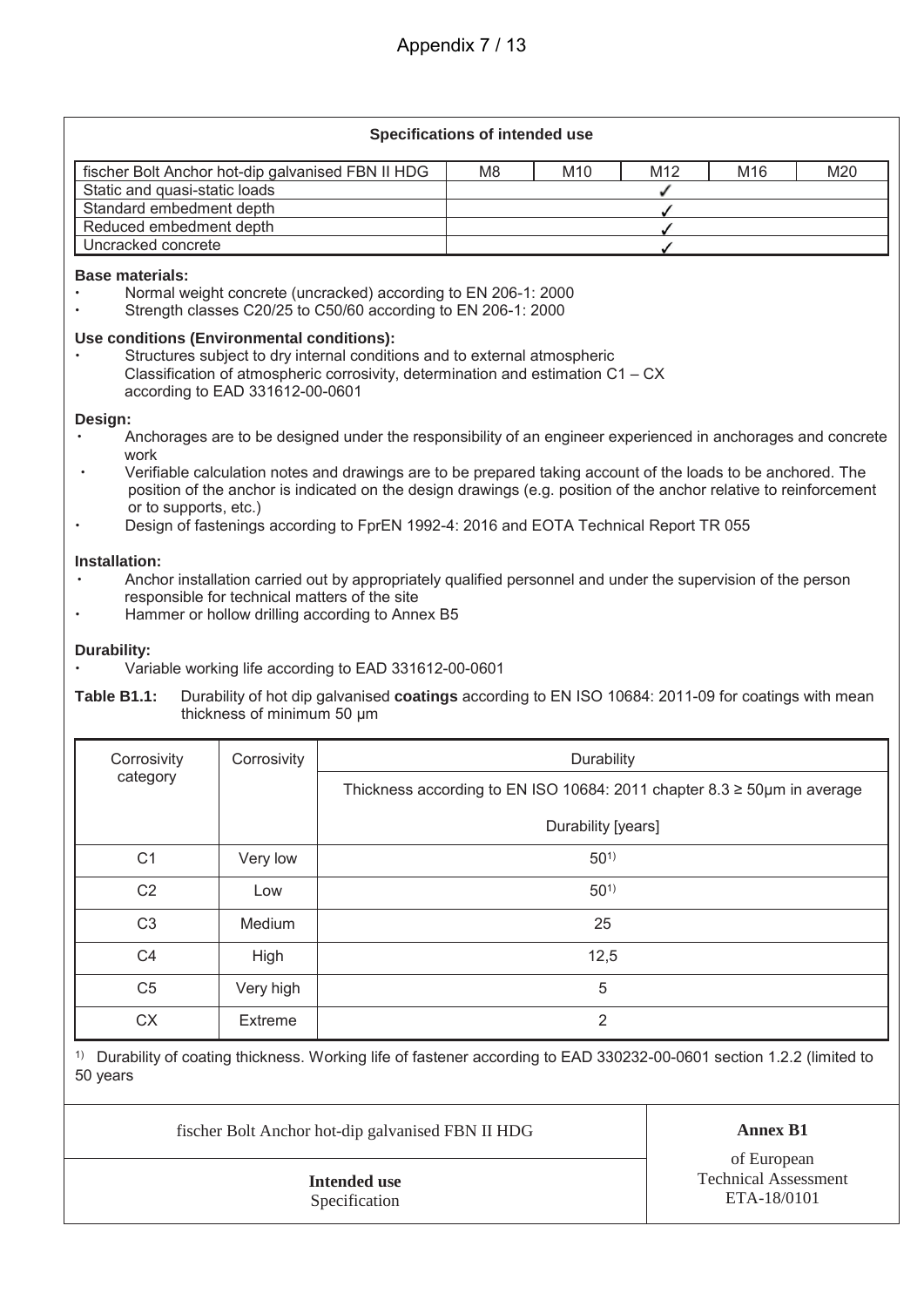**Table B2.1** Description of typical atmospheric environments **indoor** related to the estimation of corrosivity categories according to ISO 9223-2012-02 Table C.1 and the corresponding durability categories according to EAD- $330232 - 00 - 0601$  chapter 2.2.12 a (1) – (3)

| Corrosivity<br>category | Corrosivity | Typical environments - Examples                                                                                                                                       |                                      |
|-------------------------|-------------|-----------------------------------------------------------------------------------------------------------------------------------------------------------------------|--------------------------------------|
|                         |             | <b>Indoor</b>                                                                                                                                                         | EAD-<br>330232<br>chapter<br>2.2.12a |
| C <sub>1</sub>          | Very low    | Heated spaces with low relative humidity and insignificant pollution,                                                                                                 | (1)                                  |
|                         |             | e.g. offices, schools, museums                                                                                                                                        |                                      |
| C <sub>2</sub>          | Low         | Unheated spaces with varying temperature and relative humidity. Low<br>frequency of condensation and low pollution,                                                   |                                      |
|                         |             | e.g. storage, sport halls                                                                                                                                             |                                      |
| C <sub>3</sub>          | Medium      | Spaces with moderate frequency of condensation and moderate pollution<br>from production process,                                                                     |                                      |
|                         |             | e.g. food-processing plants, laundries, breweries, dairies                                                                                                            |                                      |
| C <sub>4</sub>          | High        | Spaces with high frequency of condensation and high pollution from<br>production process,                                                                             |                                      |
|                         |             | e.g. industrial processing plants, swimming pools                                                                                                                     |                                      |
| C <sub>5</sub>          | Very high   | Spaces with very high frequency of condensation and/or high pollution from<br>production process,                                                                     | (3)                                  |
|                         |             | e.g. mines, caverns for industrial purposes, unventilated sheds in<br>subtropical and tropical zones                                                                  |                                      |
| <b>CX</b>               | Extreme     | Spaces with almost permanent condensation or extensive periods of<br>exposure to extreme humidity effects and/or high pollution from production<br>process,           | (3)                                  |
|                         |             | e.g. unventilated sheds in humid tropical zones with penetration of outdoor<br>pollution including airborne chlorides and corrosion-stimulating particulate<br>matter |                                      |

fischer Bolt Anchor hot-dip galvanised FBN II HDG **Annex B2**

**Intended use** Specification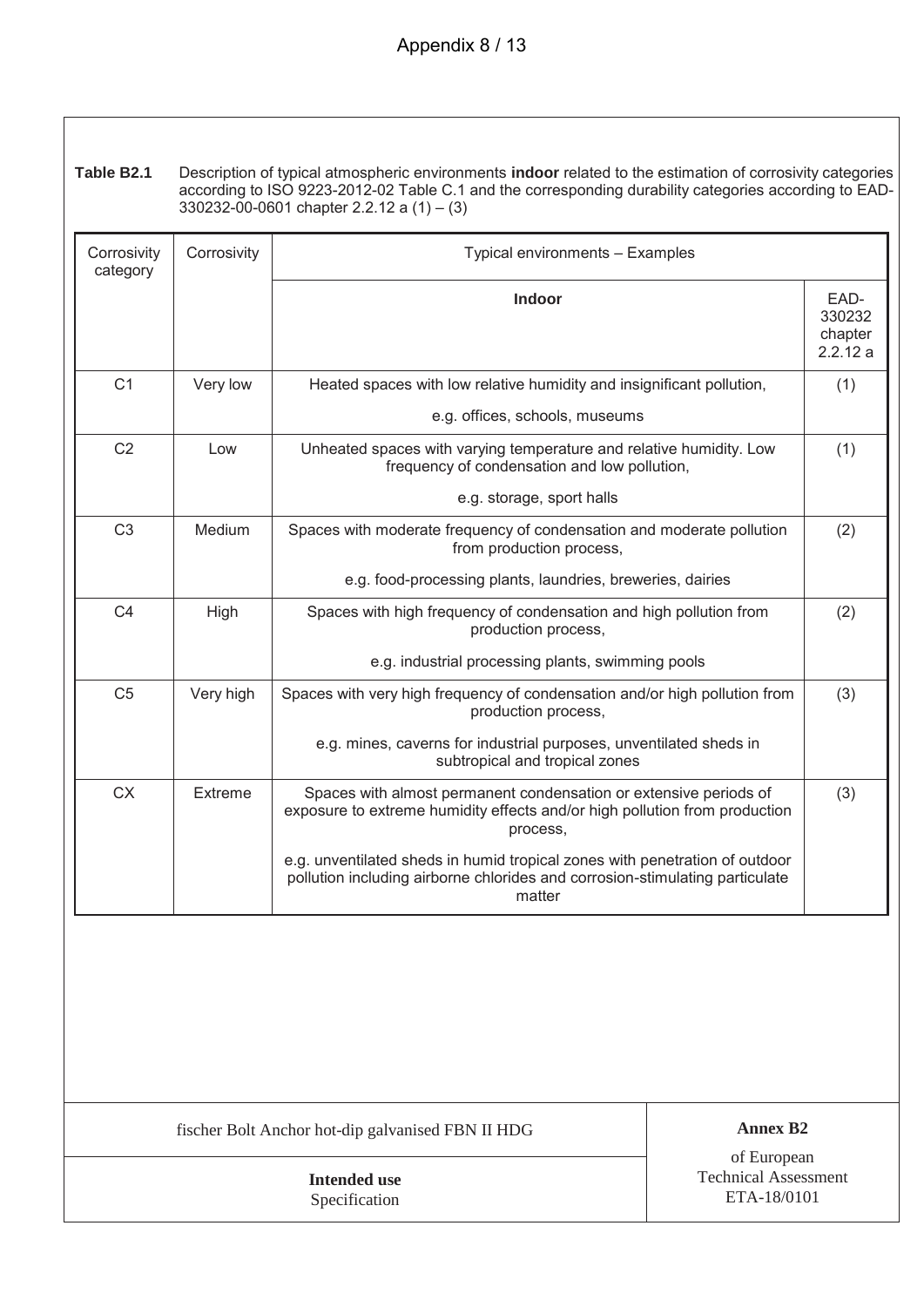**Table B3.1** Description of typical atmospheric environments **outdoor** related to the estimation of corrosivity categories according to ISO9223-2012-02 Table C.1 and the corresponding durability categories according to EAD- $330232-00-0601$  chapter 2.2.12 a  $(1) - (3)$ 

| Corrosivity    | Corrosivity | Typical environments - Examples                                                                                                                                                                                                                                                                                                                                                      |                                      |
|----------------|-------------|--------------------------------------------------------------------------------------------------------------------------------------------------------------------------------------------------------------------------------------------------------------------------------------------------------------------------------------------------------------------------------------|--------------------------------------|
| category       |             | <b>Outdoor</b>                                                                                                                                                                                                                                                                                                                                                                       | EAD-<br>330232<br>chapter<br>2.2.12a |
| C <sub>1</sub> | Very low    | Dry or cold zone, atmospheric environment with very low pollution and time<br>of wetness.<br>e.g. certain deserts, Central Arctic/Antarctica                                                                                                                                                                                                                                         | (2)                                  |
| C <sub>2</sub> | Low         | Temperate zone, atmospheric environment with low pollution<br>$(SO2 < 5 \mu g/m3)$ , e.g. rural areas, small towns Dry or cold zone, atmospheric<br>environment with short time of wetness,<br>e.g. deserts, subarctic areas                                                                                                                                                         |                                      |
| C <sub>3</sub> | Medium      | Temperate zone, atmospheric environment with medium pollution<br>$SO2$ : 5 µg/m <sup>3</sup> to 30 µg/m <sup>3</sup> ) or some effect of chlorides, e.g. urban areas,<br>coastal areas with low deposition of chlorides Subtropical and tropical zone,<br>atmosphere with low pollution                                                                                              | (2)                                  |
| C <sub>4</sub> | High        | Temperate zone, atmospheric environment with high pollution<br>(SO <sub>2</sub> : 30 µg/m <sup>3</sup> to 90 µg/m <sup>3</sup> ) or substantial effect of chlorides, e.g. polluted<br>urban areas, industrial areas, coastal areas without spray of salt water or,<br>exposure to strong effect of de-icing salts Subtropical and tropical zone,<br>atmosphere with medium pollution | (2)                                  |
| C <sub>5</sub> | Very high   | Temperate and subtropical zone, atmospheric environment with very high<br>pollution (SO <sub>2</sub> : 90 µg/m <sup>3</sup> to 250 µg/m <sup>3</sup> ) and/or significant effect of chlorides,<br>e.g. industrial areas, coastal areas, sheltered positions on coastline                                                                                                             | (3)                                  |
| <b>CX</b>      | Extreme     | Subtropical and tropical zone (very high time of wetness), atmospheric<br>environment with very high SO <sub>2</sub> pollution (higher than 250 µg/m <sup>3</sup> ) including<br>accompanying and production factors and/or strong effect of chlorides,<br>e.g. extreme industrial areas, coastal and offshore areas,<br>occasional contact with salt spray                          | (3)                                  |

fischer Bolt Anchor hot-dip galvanised FBN II HDG **Annex B3**

**Intended use** Specification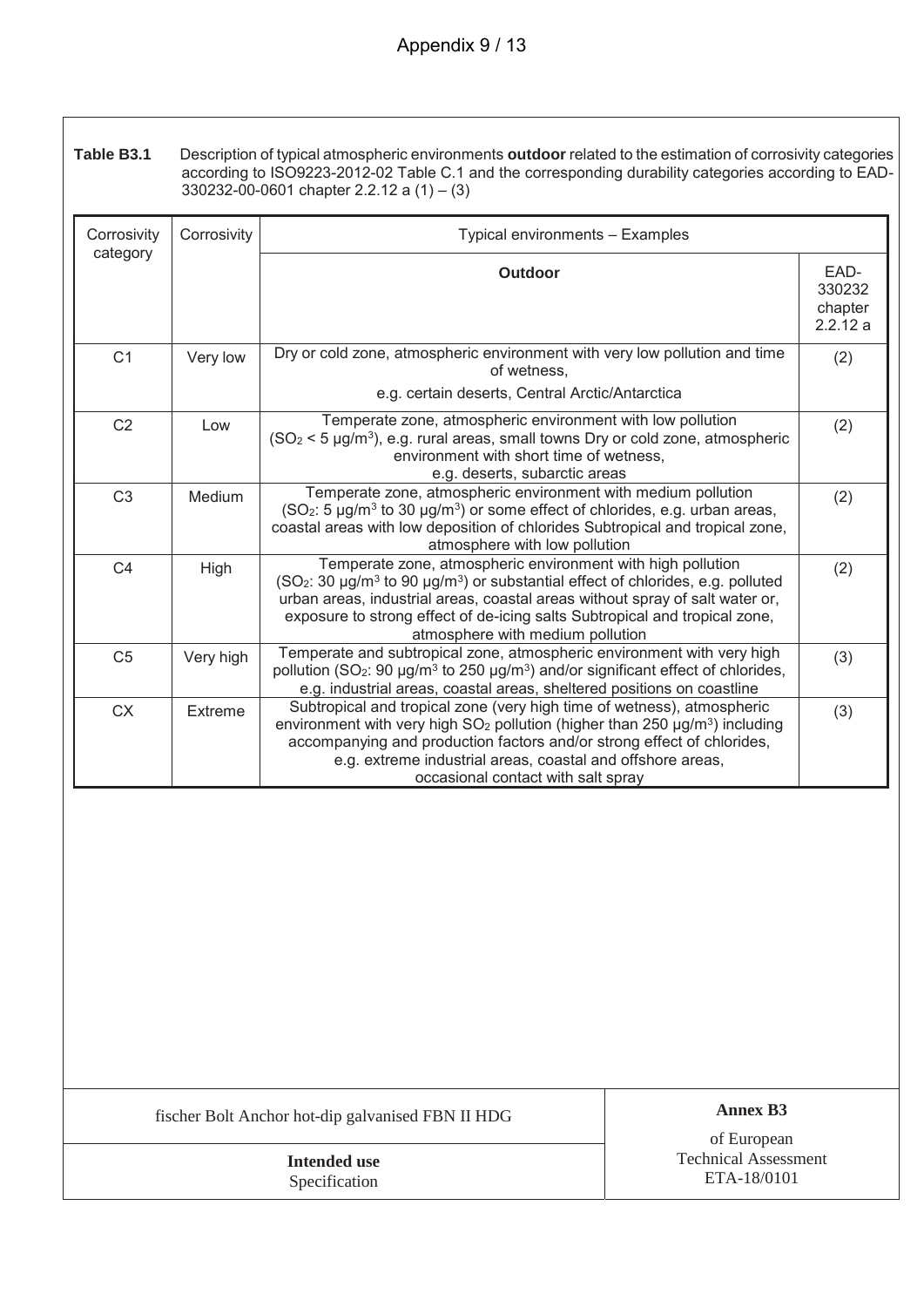**Table B5.1:** Installation parameters

| Size                                         |                              |        |      | M8              | <b>M10</b>    | M <sub>12</sub> | M <sub>16</sub>       | <b>M20</b>    |
|----------------------------------------------|------------------------------|--------|------|-----------------|---------------|-----------------|-----------------------|---------------|
| Nominal drill hole diameter                  | d <sub>0</sub>               |        |      | 8               | 10            | 12              | 16                    | 20            |
| Maximum diameter of drill bit                | $d_{cut} \leq$               |        |      | 8.45            | 10.45         | 12.5            | 16.5                  | 20,55         |
| Effective embedment depth                    | hef                          | $\geq$ | [mm] | 40 $(30^{1/2})$ | 50 $(40^{1})$ | 65 $(50^{1})$   | 80(65)                | $105(80^{1})$ |
| Depth of drill hole to deepest point         | h <sub>1</sub>               | >      |      | 56 $(46^{1/2})$ | 68 $(581)$    | $85(70^{1})$    | 104(89 <sup>1</sup> ) | 135 $(1101)$  |
| Diameter of clearance hole in the<br>fixture | df                           |        |      | 9               | 12            | 14              | 18                    | 22            |
| Required setting torque                      | $\mathsf{T}_{\mathsf{inst}}$ |        | [Nm] | 15              | 30            | 40              | 70                    | 200           |

<sup>1)</sup> Only for reduced embedment depth

<sup>2)</sup> Use restricted to anchoring of structural components which are statically indeterminate



hef = Effective embedment depth

 $t_{fix}$  = Thickness of fixture

 $h_1$  = Depth of drill hole to deepest point

- hmin = Minimum thickness of concrete member
- Tinst = Required setting torque

(Fig. not to scale)

fischer Bolt Anchor hot-dip galvanised FBN II HDG **Annex B4**

**Intended use** Installation parameters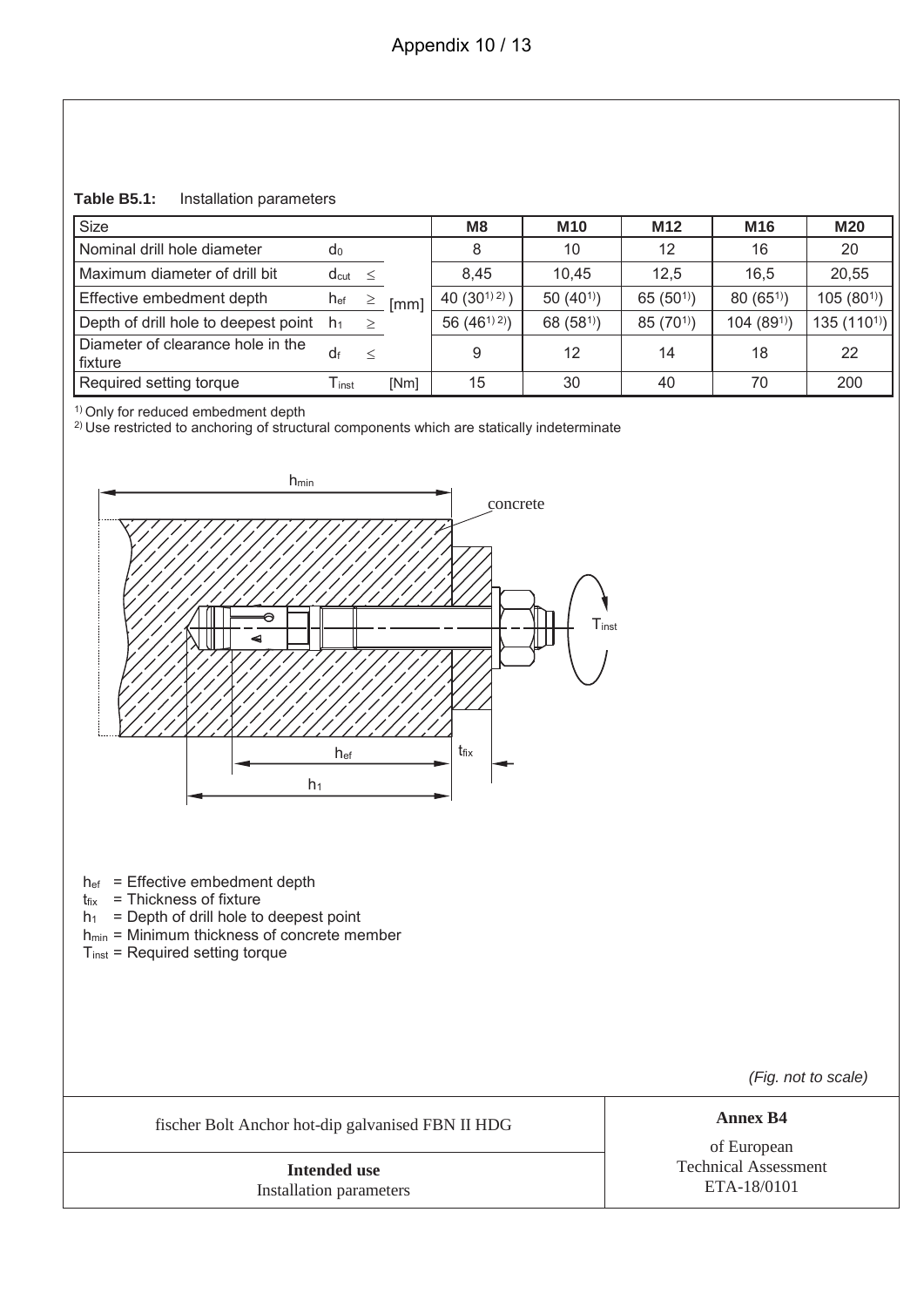# Appendix 11 / 13

| <b>Size</b>                                                                                 |                             |                       |      | M8       | <b>M10</b> | M <sub>12</sub> | M <sub>16</sub> | <b>M20</b> |
|---------------------------------------------------------------------------------------------|-----------------------------|-----------------------|------|----------|------------|-----------------|-----------------|------------|
|                                                                                             | Effective embedment depth   | h <sub>ef, sta</sub>  |      | 40       | 50         | 65              | 80              | 105        |
|                                                                                             | Minimum thickness of member | $h_{min}$             |      | 100      | 100        | 120             | 160             | 200        |
| embedment<br>Standard<br>depth                                                              | Minimum spacing             | Smin                  | [mm] | 40       | 50         | 70              | 90              | 120        |
|                                                                                             | Minimum edge distance       | $C_{min}$             |      | 40       | 50         | 70              | 90              | 120        |
|                                                                                             | Effective embedment depth   | hef, red<br>$h_{min}$ |      | $30^{1}$ | 40         | 50              | 65              | 80         |
|                                                                                             | Minimum thickness of member |                       |      | 100      | 100        | 100             | 120             | 160        |
| embedment<br>Reduced<br>depth                                                               | Minimum spacing             | Smin                  | [mm] | 40       | 50         | 70              | 90              | 120        |
|                                                                                             | Minimum edge distance       |                       | 40   | 80       | 100        | 120             | 120             |            |
| $1$ Use restricted to anchoring of structural components which are statically indeterminate |                             |                       |      |          |            |                 |                 |            |
| Installation instructions                                                                   |                             |                       |      |          |            |                 |                 |            |

| Hollow | Composition of the Composition of the Composition<br>drilling<br>虽 |          |                                     |             |                                                           |  |
|--------|--------------------------------------------------------------------|----------|-------------------------------------|-------------|-----------------------------------------------------------|--|
| Hammer | drilling                                                           | ( س<br>っ | 3                                   | 4           | 5                                                         |  |
|        |                                                                    |          |                                     |             |                                                           |  |
|        |                                                                    |          |                                     |             |                                                           |  |
|        | No.                                                                |          |                                     | Description |                                                           |  |
|        |                                                                    |          | Create drill hole with hammer drill |             | Create drill hole with hollow drill<br>and vacuum cleaner |  |

| ------------                                                 |                                                           |  |  |  |  |  |
|--------------------------------------------------------------|-----------------------------------------------------------|--|--|--|--|--|
| Create drill hole with hammer drill                          | Create drill hole with hollow drill<br>and vacuum cleaner |  |  |  |  |  |
| Clean bore hole                                              |                                                           |  |  |  |  |  |
| Set anchor                                                   |                                                           |  |  |  |  |  |
| Expand anchor with prescribed installation torque $T_{inst}$ |                                                           |  |  |  |  |  |
| Finished installation                                        |                                                           |  |  |  |  |  |
|                                                              |                                                           |  |  |  |  |  |

|                                                                                                                           | Types of drills |                                            |
|---------------------------------------------------------------------------------------------------------------------------|-----------------|--------------------------------------------|
| Hammer drill                                                                                                              |                 |                                            |
| Hollow drill                                                                                                              |                 |                                            |
|                                                                                                                           |                 | (Fig. not to scale)                        |
| fischer Bolt Anchor hot-dip galvanised FBN II HDG                                                                         |                 | <b>Annex B5</b><br>of European             |
| <b>Intended use</b><br>Minimum thickness of member, minimum spacing and edge distance<br><b>Installation instructions</b> |                 | <b>Technical Assessment</b><br>ETA-18/0101 |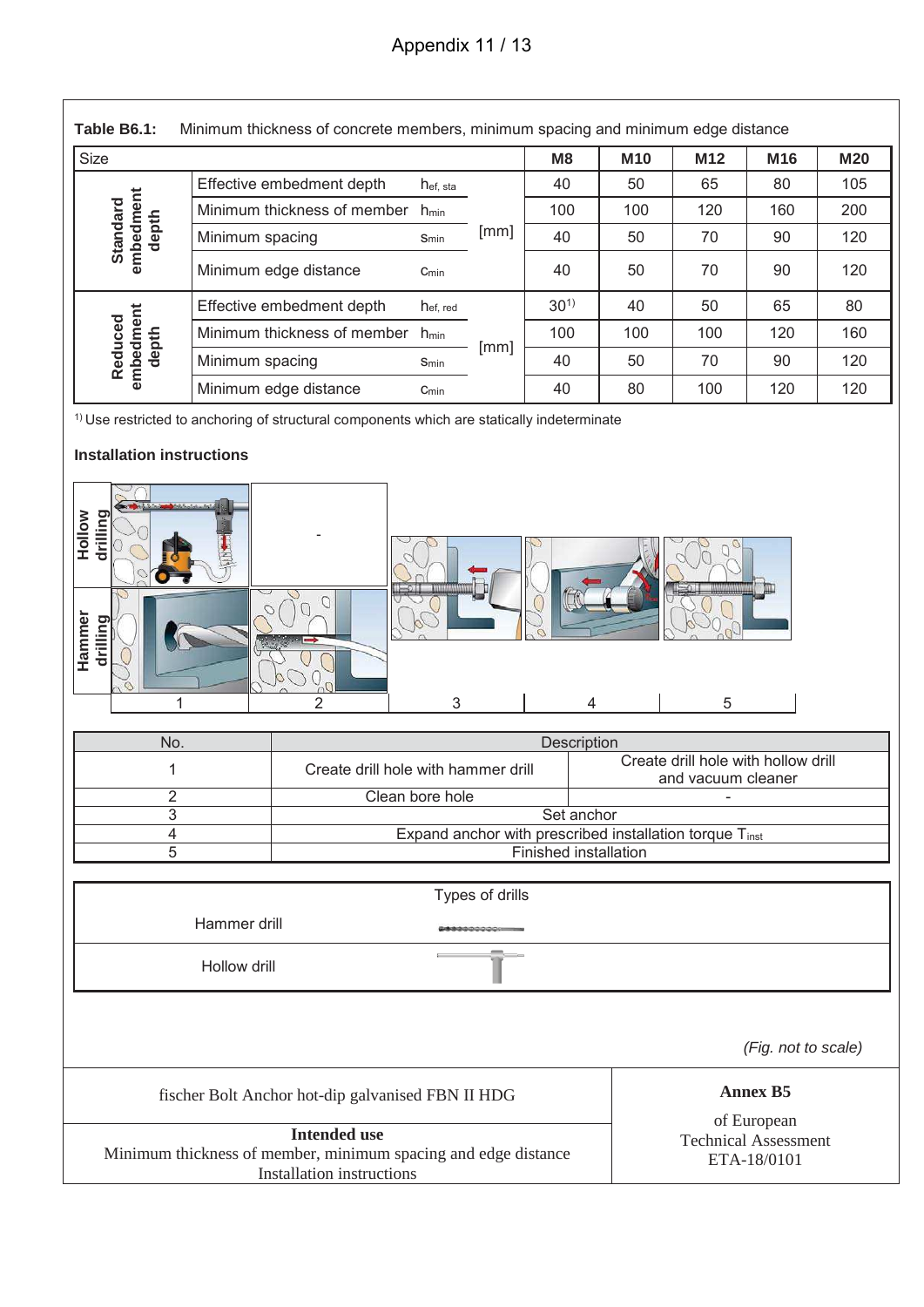#### **Table C1.1:** Characteristic values of **tension** resistance for **standard and reduced embedment depth** under static and quasi-static loads

| Size                                                                         |                      |                                                                                                                                                                                                                                                                                                                                                                                                                                                                                                                                                                                                                                                                                                                                                                                  | M <sub>8</sub>   | <b>M10</b> | M <sub>12</sub> | M16  | <b>M20</b> |  |  |
|------------------------------------------------------------------------------|----------------------|----------------------------------------------------------------------------------------------------------------------------------------------------------------------------------------------------------------------------------------------------------------------------------------------------------------------------------------------------------------------------------------------------------------------------------------------------------------------------------------------------------------------------------------------------------------------------------------------------------------------------------------------------------------------------------------------------------------------------------------------------------------------------------|------------------|------------|-----------------|------|------------|--|--|
| Steel failure for standard and reduced embedment depth                       |                      |                                                                                                                                                                                                                                                                                                                                                                                                                                                                                                                                                                                                                                                                                                                                                                                  |                  |            |                 |      |            |  |  |
| Characteristic resistance                                                    | N <sub>Rk.s</sub>    | [kN]                                                                                                                                                                                                                                                                                                                                                                                                                                                                                                                                                                                                                                                                                                                                                                             | 16,5             | 27,2       | 41,6            | 77,9 | 107        |  |  |
| Partial safety factor                                                        | YMs                  | $[\cdot] % \centering \includegraphics[width=0.9\textwidth]{images/TrDiS/N-Architecture.png} % \caption{The first two different values of $N$ in the \mbox{thick model} and the second two different values of $N$ in the \mbox{thick model} and the second two different values of $N$ in the \mbox{thick model} and the second two different values of $N$ in the \mbox{thick model} and the second two different values of $N$ in the \mbox{thick model} and the second two different values of $N$ in the \mbox{thick model} and the third two different values of $N$ in the \mbox{thick model} and the third two different values of $N$ in the \mbox{thick model} and the third two different values of $N$ in the \mbox{thick model} and the third two different values$ | 1,4              | 1,4        | 1,4             | 1,5  | 1,5        |  |  |
| Pullout failure for standard embedment depth                                 |                      |                                                                                                                                                                                                                                                                                                                                                                                                                                                                                                                                                                                                                                                                                                                                                                                  |                  |            |                 |      |            |  |  |
| Characteristic resistance C20/25                                             | N <sub>Rk,p</sub>    | [KN]                                                                                                                                                                                                                                                                                                                                                                                                                                                                                                                                                                                                                                                                                                                                                                             | $-1$             |            |                 |      |            |  |  |
| Pullout failure for reduced embedment depth                                  |                      |                                                                                                                                                                                                                                                                                                                                                                                                                                                                                                                                                                                                                                                                                                                                                                                  |                  |            |                 |      |            |  |  |
| Characteristic resistance C20/25                                             | $N_{\rm Rk,p}$       | [kN]                                                                                                                                                                                                                                                                                                                                                                                                                                                                                                                                                                                                                                                                                                                                                                             | $-1)$<br>$6^{2}$ |            |                 |      |            |  |  |
| Increasing factors for N <sub>Rk,p</sub>                                     |                      | C25/30                                                                                                                                                                                                                                                                                                                                                                                                                                                                                                                                                                                                                                                                                                                                                                           | 1,12             |            |                 |      |            |  |  |
|                                                                              |                      | C30/37                                                                                                                                                                                                                                                                                                                                                                                                                                                                                                                                                                                                                                                                                                                                                                           | 1,23             |            |                 |      |            |  |  |
|                                                                              |                      | C35/45                                                                                                                                                                                                                                                                                                                                                                                                                                                                                                                                                                                                                                                                                                                                                                           | 1,32             |            |                 |      |            |  |  |
|                                                                              | $\mathsf{Wc}$        | C40/50                                                                                                                                                                                                                                                                                                                                                                                                                                                                                                                                                                                                                                                                                                                                                                           | 1,41             |            |                 |      |            |  |  |
|                                                                              |                      | C45/55                                                                                                                                                                                                                                                                                                                                                                                                                                                                                                                                                                                                                                                                                                                                                                           | 1,50             |            |                 |      |            |  |  |
|                                                                              |                      | C50/60                                                                                                                                                                                                                                                                                                                                                                                                                                                                                                                                                                                                                                                                                                                                                                           | 1,58             |            |                 |      |            |  |  |
| Installation safety factor                                                   | Yinst                |                                                                                                                                                                                                                                                                                                                                                                                                                                                                                                                                                                                                                                                                                                                                                                                  | 1,0              |            |                 |      |            |  |  |
| Concrete cone and splitting failure for standard and reduced embedment depth |                      |                                                                                                                                                                                                                                                                                                                                                                                                                                                                                                                                                                                                                                                                                                                                                                                  |                  |            |                 |      |            |  |  |
| Effective embedment depth                                                    | h <sub>ef, sta</sub> |                                                                                                                                                                                                                                                                                                                                                                                                                                                                                                                                                                                                                                                                                                                                                                                  | 40               | 50         | 65              | 80   | 105        |  |  |
|                                                                              | hef, red             | [mm]                                                                                                                                                                                                                                                                                                                                                                                                                                                                                                                                                                                                                                                                                                                                                                             | $30^{2}$         | 40         | 50              | 65   | 80         |  |  |
| Factor $k_1$ for uncracked concrete                                          | $K_{\text{ucr,N}}$   | [-]                                                                                                                                                                                                                                                                                                                                                                                                                                                                                                                                                                                                                                                                                                                                                                              | 11,0             |            |                 |      |            |  |  |
| Spacing                                                                      | Scr.N                | [mm]                                                                                                                                                                                                                                                                                                                                                                                                                                                                                                                                                                                                                                                                                                                                                                             | 3 hef            |            |                 |      |            |  |  |
| Edge distance                                                                | Ccr.N                | [mm]                                                                                                                                                                                                                                                                                                                                                                                                                                                                                                                                                                                                                                                                                                                                                                             | $1,5$ hef        |            |                 |      |            |  |  |
| Spacing (splitting failure)                                                  | $S_{cr,sp}$          | [mm]                                                                                                                                                                                                                                                                                                                                                                                                                                                                                                                                                                                                                                                                                                                                                                             | 190              | 200        | 290             | 350  | 370        |  |  |
| Edge distance (splitting failure)                                            | Ccr, sp              | [mm]                                                                                                                                                                                                                                                                                                                                                                                                                                                                                                                                                                                                                                                                                                                                                                             | 95               | 100        | 145             | 175  | 185        |  |  |

<sup>1)</sup> Pullout failure is not relevant

<sup>2)</sup> Use restricted to anchoring of structural components which are statically indeterminate

fischer Bolt Anchor hot-dip galvanised FBN II HDG **Annex C1**

**Performances** Characteristic values of tension resistance for standard and reduced embedment